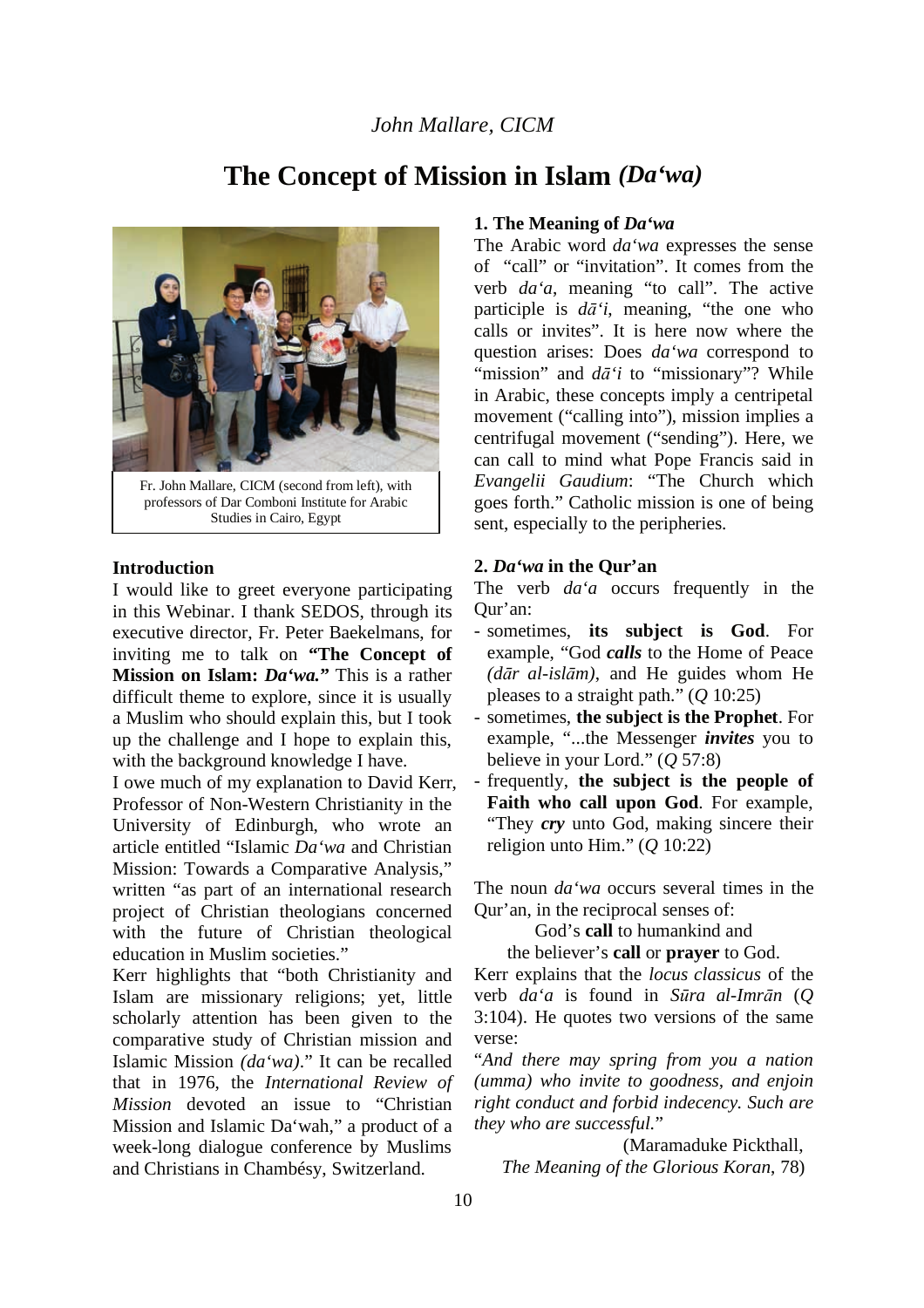*"Let there arise out of you a band of people (umma) inviting to all that is good, enjoining what is right, and forbidding what is wrong: they are the ones to attain felicity."*

> (Yusuf Ali, *The Meaning of the Holy Qur'an*, 154)

These two varying translations reflect two different interpretations of the words preceding the phrase "inviting to all that is good."

The **first** treats the whole community as the subject of "inviting," i.e., *da'wa* is a collective responsibility.

The **second** interprets community in a restrictive sense of a "band of people", or a "sub-group" that undertakes the responsibility of "inviting" on behalf of the rest of the community.

Kerr adds that the difference turns on the force of the Arabic preposition *min*: "from" or "out of." It can either generalize "you" (as in "you all") to mean the whole community, or particularize "you" (as in "some of you") to mean a section within the community as a whole.

# **3.** *Da'wa* **in Classical Qur'an Commentary**  *(Tafsīr)*

Muslim commentators have been debating on the exegetical distinctions mentioned above. Roest Crollius, in an article entitled "Mission and Morality" in *Studia Missionalia* 27/1978 (257-83), reviewed ways in which Muslim commentators have interpreted the phrase "inviting to goodness," in association with two other phrases which commonly occur: "enjoining what is right" *(amr bi'l mar'uf)* and "forbidding what is wrong" *(nahy 'an al-munkar)*.

There is a need to clarify the meaning of the phrases *"enjoining what is right"* and *"forbidding what is wrong,"* since these determine the content of *da'wa*. These two phrases frequently appear as counterparts in the Qur'an, denoting the norms of belief and ethics, which comprise the Islamic way of life: *belief in the unity of the one God*, and *obedience to God's divinely revealed commands and prohibitions.*

These phrases constitute the core of the qur'anic message of ethical monotheism, and indicate that "inviting to the good" involves the interrelated dimensions of "right faith and right conduct." In Crollius' words: They "describe an attitude and a way of acting that are characteristic of Islam both as a religion and as a social reality."

The Qur'an applies these same phrases to other religious communities, notably the "People of the Book", i.e., Jews and Christians who received divine books / scriptures before the revelation of the Qur'an. We quote:

"*Of the People of the Scripture there is a staunch community who recite the revelations of God in the night season, falling prostrate. They believe in God and the Last Day, and enjoin right conduct and forbid indecency, and vie with one another in good works. They are of the righteous.*" (*Q* 3:114)

Crollius suggests that this combined ethical injunction, *enjoin right conduct and forbid indecency*, represents the Golden Rule of Islam, which he compares to that of Christianity: *"Do unto others as you would have them do to yourself."* (Mt 7:12; Lk 16:31)

Considering all these, **who has the responsibility** of "inviting to the good, enjoining what is right, and forbidding what is wrong?" There are **two opinions:**

**First:** This responsibility **belongs to the entire Muslim community**, as seen in *Q 3:110*: "You are the best community that has been raised up for humankind. You enjoin right conduct and forbid indecency." This interpretation is rather **idealist**.

**Second:** This responsibility **could be delegated** to an individual or group that would act on behalf of the community as a whole. This is a more **pragmatic** interpretation.

During the medieval Caliphate, an officer known as the *muhtasib* was appointed by the Caliph "to see that the religious precepts of Islam are obeyed, to detect offenses and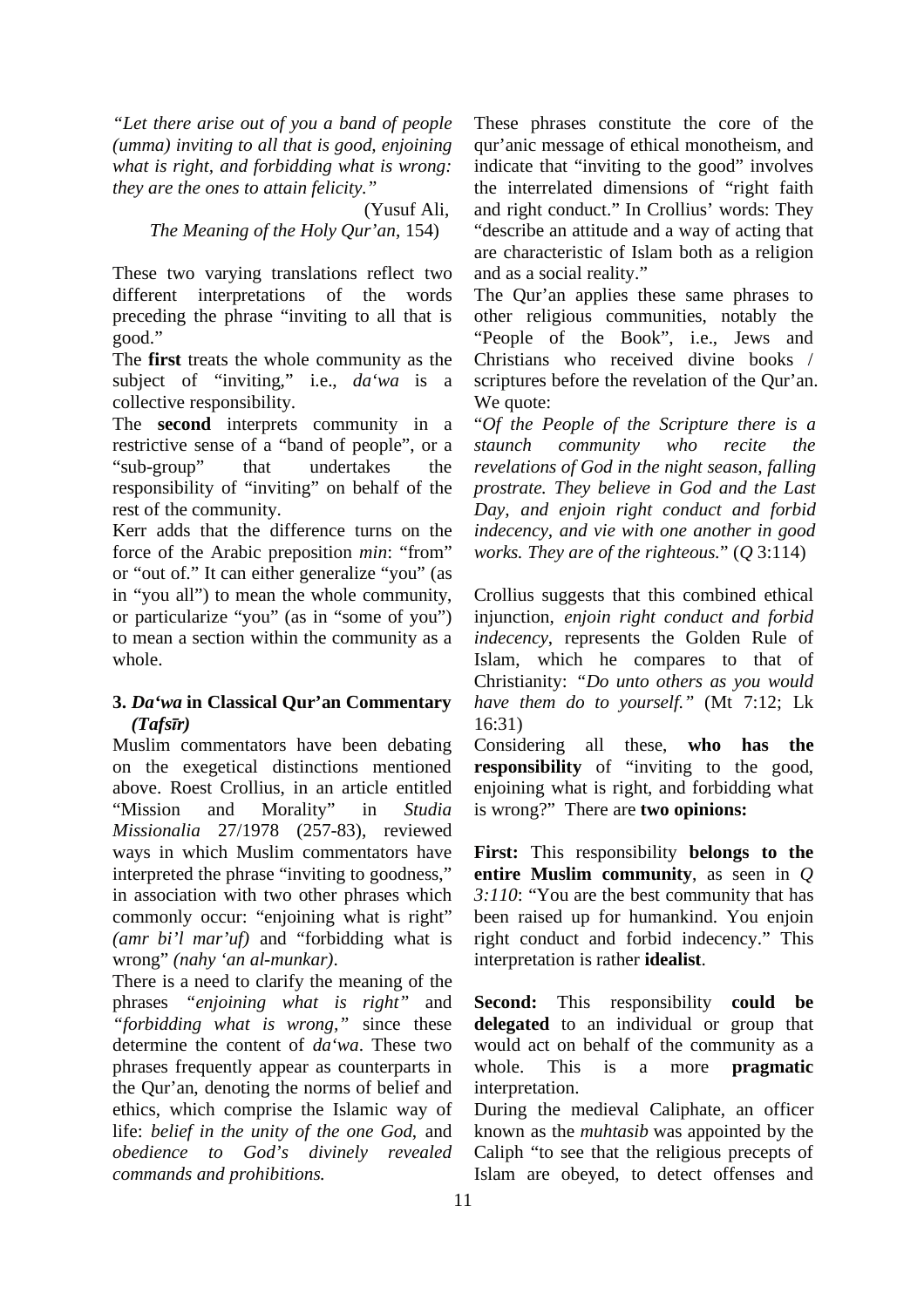punish offenders." His duty was to act as a censor of morality in the public domain, ensuring that times of public prayers *(salāt)* were duly observed, or that the hours of fasting *(siyam)* were respected during the month of Ramadan. The modern equivalent of this today is the "religious police" in Saudi Arabia.

This institutionalization of the responsibility of "inviting to the good" shows that the classical commentators generally interpreted the duty of *da'wa* as applying within the Muslim community. Among the earliest commentators it is only **al-Tabari** who specifically dealt with *da'wa* outside the Muslim community, especially in relation to Jews and Christians.

It should be noted that classical exegetes generally distinguished *da'wa*, in the sense we have discussed, from *jihad* that applies to the territorial expansion of the Caliphate. *Jihad* denotes "striving in the way of God", with the purpose of bringing God's cause to success through "opening" non-Muslim territories for Islam. These were to be administered as "territory of Islam" *(dar alislam)*, theoretically by the Muslim ruler consulting Islamic religious authorities in matters of policy.

A further distinction is drawn between extending this territorial and juridical concept of *dar al-islam* and converting non-Muslims within its domains. The former is a religious duty, and "enjoining what is right and forbidding the wrong" applied among Muslims within the *dar al-islam*.

As regards non-Muslims the qur'anic injunction that "there is no compulsion in religion" should apply, that is, the "people of scripture" administering themselves according to their own laws. As a result, non-Muslim conversion to Islam has tended to be by a gradual process that has been termed "social conversion."

## **4.** *Da'wa* **in Modern Qur'an Commentary**

While classical Qur'an commentary favors an intra-Muslim understanding of *da'wa*, **modern exegesis shows lines of both**  **continuity and change.** Among the most influential commentators of the late 19th and early 20th centuries were the Egyptian Muhammad Abduh (1849-1905) and his Syrian disciple, Rashid Rida (1865-1935). Abduh was a professor at the al-Azhar University in Cairo where he lectured on qur'anic exegesis. Rida recorded and published these lectures in his periodical, al-Manar, and later produced them, which stands as a monument of the Salafiyya school of modern Islam, which seeks to rejuvenate Islam by returning to the authority of the "righteous forebear" *(salaf al-salih)* in the faith. As a modernizing movement, the Salafiyya movement has always encouraged *ijtihad* or reinterpretation of these historic precedents through rational and critical appraisal of the conditions and needs of modern society.

A good example of this is found in al-Manar's interpretation of *"inviting to the good."* Respecting the idealism of early Islam, it favors the inclusive interpretation of "inviting" as the duty of the whole Muslim community. It is a general duty that "each individual should keep before his eyes." At the same time, al-Manar goes on to specify that *da'wa* is also "the task of a group *(ta'ifa)* who are especially prepared for it."

The two interpretations are reconciled as follows: "If, according to the first way of explaining the verse, each individual Muslim is under the obligation to call to what is good, to order equity and to forbid iniquity: according to this second interpretation, they are under the obligation to choose from their midst a society to fulfil this task, so that it can well take care of it and is capable of executing it, when this task is no longer fulfilled spontaneously, as it was in the line of the first Companions."

In other words, the duty of *da'wa* **used to be fulfilled by the entire community** in the time of the Prophet, when the righteous forebears "were living in perfect solidarity, and each one of them felt the same urgency to spread and defend Islam and to oppose everything that could detract from its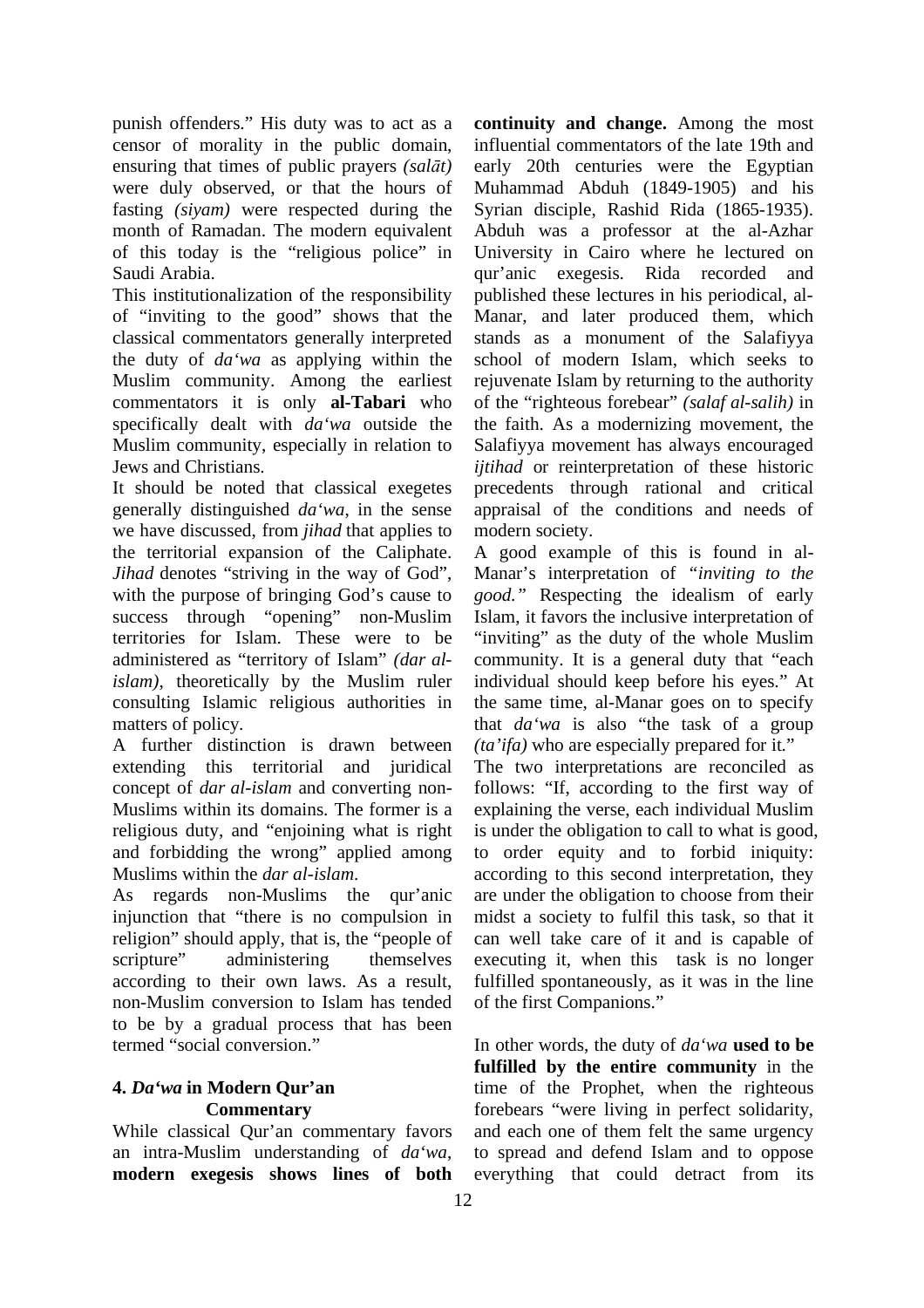doctrine, morality, juridical regulations or the interest of the people." **Under modern conditions, this duty should be undertaken by a specialist group**, although it is incumbent upon the rest of the community to support this group in fulfilling a duty that is binding on all.

Abduh and Rida stressed the duty of *da'wa* within the Muslim community. But they introduce a new emphasis, which sees the aim of *da'wa* being to renew the faith of the community. *Da'wa* thus becomes an important means of religious revival, and it is this sense that has been developed by several ideologically driven reform groups during the 20th century.

**Another new direction emphasized in the Manar is for** *da'wa* **to non-Muslims, and especially Christians.** This returns to the point made by the classical commentator, al-Tabari, who lived at the end of the period identified with the righteous forebears.

Abduh and Rida were much concerned with defending Islam against the challenge of Christian missionaries. They drew a direct link between evangelization *(tabshir)* and imperialism *(isti'mar)*, both of which they

saw as inimical to Islam. The al-Manar repeatedly offers a rational defense of Islam against Western imperialism and secularism and the perceived irrationality of Christian faith - the latter being characterized by belief in miracles, the power of the church, the renunciation of the world, belief in the sufficiency of the Bible as source of all knowledge, and discord among Christians.

Rida devoted more energy than Abduh to answering

Christian missionaries. In addition to his contributions to al-Manar, he wrote a small book on *"The obscurities of Christians and the Proofs of Islam."* The book is interesting in that it articulates a significant principle that has been taken up in some later Muslim discussion of Christianity. Rida wrote: *"The* 

*Christian religion itself does not contradict the Islamic faith; it is rather the Christians themselves who seek to contradict it. The incontrovertible proofs and contentions against them (i.e., the Christians) are not the Muslims who themselves have become an argument against their own religion. Rather, these proofs belong to the Islamic religion itself."* This quotation makes clear the reasons why, for Rida, the duty of internal *da'wa* is the **purification of the Muslim community.**

#### **5. Organized** *Da'wa*

There are forms of organized *da'wa* that emerged during the  $20<sup>th</sup>$  century of which we can identify three whose proponents are the following:

1. Rashid Rida (1865-1935): Early attempts to actualize *da'wa*

2. Maulana Ilyas (1885-1944): *Tablighi Jama'at*

3. Abu al-'Ala Mawdudi (1903-1979): *Jama'at Islamī*

I do not intend to enter into the details of each form, but will just give the main ideas.



Fr. John Mallare, CICM (3rd from right, standing) and Fr. Jean-Marie Ntumba, CICM (5th from left, standing), on a courtesy visit to the Imams and Muslim religious leaders, in Sebikotane, Dakar, Senegal

.

# **Rashid Rida (1865-1935)**

He rallied for the creation of a *da'wa* college in Istanbul, the seat of the Caliphate but he failed to convince the Ottoman authorities. Nevertheless, his efforts were not put to waste as the Al-Azhar University later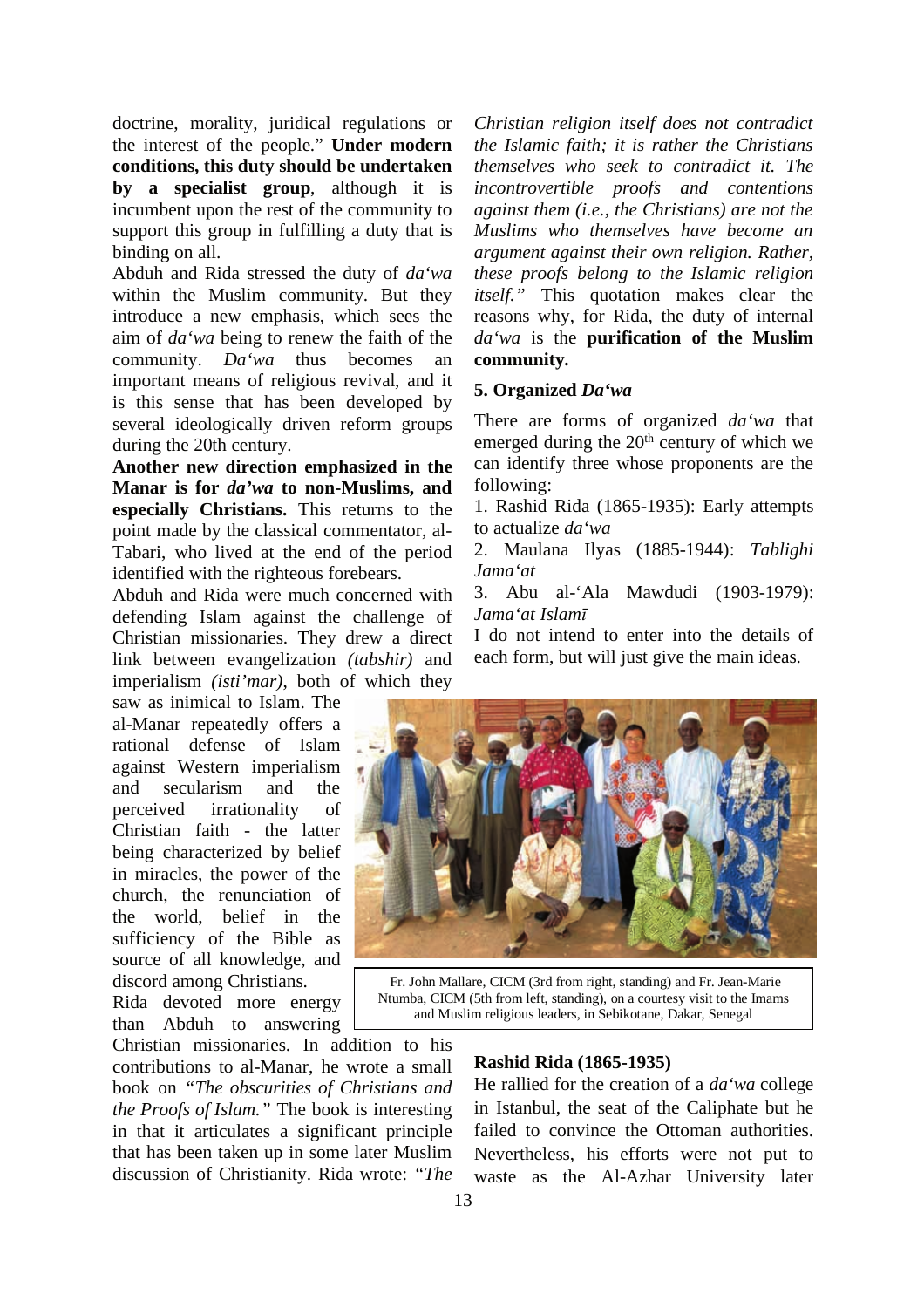established department of *da'wa* and *irshad* (guidance).

It was fortuitous that his efforts coincided with the renewed efforts among Western Protestant Missionaries to organize Christian mission. Despite his seemingly small effort, Rida infused *da'wa* with a new dynamism that has inspired later generations.

He designed a curriculum that is inspired by *Salafiyya* principle that reflected that of the Qur'an and Sunna, but he also gave equal importance to inter-disciplinary studies on the social history of Islam, geography, psychology and political science, which were rather new for Islam.

He insisted that *da'wa* employ other languages other than Arabic, so that Muslims could match the skills of Christian missionaries "who learn the languages of all peoples."

He emphasized the moral education of the *dā'i* ("missionary"), as well as stressing *jihad*- not the military *jihad*, but the greater *jihad*, which is the *jihad* of inner spiritual and moral improvement.

For Rida, *da'wa* is the vocation of individuals who form themselves into a voluntary association on behalf of the whole community. It should be supported by the public authorities, but must be exercised as a spiritual commitment.

## **Maulana Ilyas (1885-1944)**

He belonged to the Sufi tradition of Islam in India. Sufism emphasizes the interiority of Islam with attention to the internal purification of the soul *(nafs)* and mystical experience of God.

Founded the *Tablighi Jama'at*, which has grown to become one of the largest mass movements in modern Islam of *da'wa* in India and worldwide. Its name contains its basic commitment which is *tabligh*  ("preaching"). Its more popular name is *Tahriki Iman* ("Movement of Faith").

His preaching is based on **5 spiritual principles** which is the code of piety:

- ① Sincere repetition of the testimony of faith *(shahada)*; i.e., affirmation of the sovereignty of God and the servanthood of Muhammad;
- ② Regularity of Prayer;
- ③ True knowledge of God's commandments;
- ④ Kindness and respect for all humankind;
- ⑤ Sincerity of Intention and constant vigilance against consternation.

He travelled and visited places to train preachers and develop skills of rural preaching. **For him, it is the duty of all Muslims to preach, and a few volunteers should always be ready to offer to leave their homes to travel to distant place for striving in the path of Allah.** He emphasizes on direct preaching by ordinary people to ordinary people. They would either visit mosques and preach in groups or do person-to-person preaching.

He believed in the **firm distinction of coercion vs. persuasion** and ruled out the former. He also prohibited his followers from engaging in politics as part of their *da'wa*.

# **Abu al-'Ala Mawdudi (1903-1979)**

The *Salafiyya* movement has influenced the rise of other ideologically-orientated renewal movements in the 20th century, prominent among which are the Society of Muslim Brothers *(Jama 'at al-Ikhwan al-Muslimun*) in Egypt, and the Society of Islam *(Jama 'at -Islamī)* in Pakistan.

Though a scientific study of their understandings of *da'wa* is still much needed, a summary reading of their literary productions suggests that, during the middle decades of the century at least, they adjusted the al-Manar's balance between intra- and extra-Muslim *da'wa* in favor of the former.

This started in 1982 when an Institute for *da'wa* and *Qira'at* (qur'anic recitation) was established in the recently founded Islamic University. When the University was rechartered as the International Islamic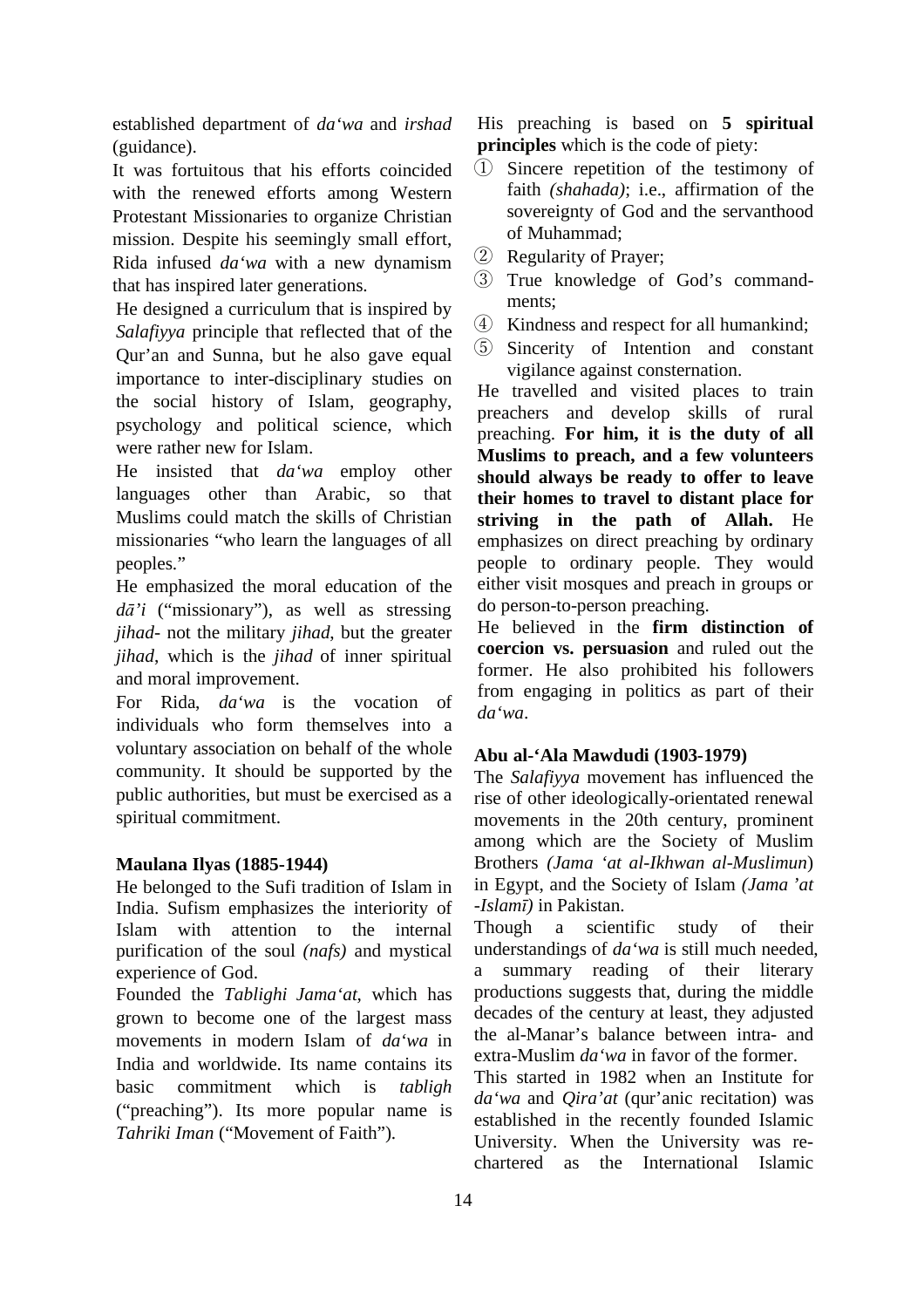University in 1985, the Institute was given autonomous status as the Academy of *da'wa* and the Training of imams. The institute had a plan to develop an integrated approach to national and international *da'wa* although both dimensions relate primarily to intra-Muslim activities within Pakistan, and to international cooperation with like-minded *da'wa* groups in other Muslim countries. The government, itself committed to a policy of islamization, is called upon "to utilize their existing administrative machinery for the propagation of Islam."

These aim to cultivate a *Salafiyya* outlook among participants, and with it a sense of belonging to a transnational movement that is committed to renewing Islam worldwide.

**It is in this context that the need for** *da'wa*  **outside the Muslim community is recognized: the importance of strengthening effective** *da'wa* **in countries where Muslims experience religious pluralism, especially as Muslim minorities.** The plan seeks to professionalize *da'wa*, with a strong emphasis on *da'wa* training that combines *Salafiyya* teaching and interdisciplinary studies, and the creation of a popular *da'wa* literature using vernacular languages and English as the main international medium of communication. The plan envisages *da'wa* as a means of renewing the faith of the community as a whole, through the dissemination of *Salafiyya* ideology. This in turn envisages the re-unity of all Muslims in the spirit of nascent Islam.

## **6.** *Da'wa* **and Christianity**

The Muslim debate about Islam and Christianity has produced a wider diversity of opinion in the late  $20<sup>th</sup>$  century, as Muslims, like Christians, face old question of religious pluralism in new ways.

## **THREE MAIN APPROACHES OF ISLAM** *DA'WA* **TO NON-MUSLIMS:**

## **The SUPERCESSIONIST approach**

This extends the qur'anic principle of "abrogation" *(tansikh)*, which allows a later verse to abrogate the authority of an earlier one, to the history of religion. Therefore, **the authority of revealed religion in one age is abrogated by a later revealed religion, and ultimately the qur'anic revelation of Islam abrogates the authority of all religions.** In this case, Christianity has been superseded, and insofar as it continues to exist after the revelation of Islam, it can only be regarded as a corruption of the original teaching of the Prophet Jesus. Muslims believe that Jesus foretold the coming of Muhammad. *"Good tidings of a messenger to come after me, whose name shall be Ahmad." (Q 6:61)* With this approach, Christianity and Islamic *da'wa* have no relationship. One of its proponents, Sayyid Qutb, leading ideologue of the Muslim brothers, advised Muslims to keep no contacts with Christians.

## **The REVISIONIST approach**

The revisionist position is theologically more accommodating. It is essentially the Salafi position, which we have already identified with Muhammad Abduh and Rashid Rida. It looks at all religions through the qur'anic perspective of *din al-fitra*, "natural religion." This recognizes a natural disposition in all creation, inanimate and animate, to exist in obedience to the Creator. **Revealed religion is therefore consistent with nature, and Islam - the final revealed religion represents the complete harmonization of religion and reason in the life of the Islamic** *umma***.**

True Christianity is likewise based in natural religion. It also was confirmed by revelation, **but the truth of the gospel** *(Injil)* **has been corrupted by the malpractice of generations of Christians whose superstitions have obscured the rationality of the gospel.** It is the duty of *da'wa*, therefore, to bring Christians back to their original truth. Once this revision has been achieved, they will need no persuasion to accept the truth of the Qur'an and convert to Islam.